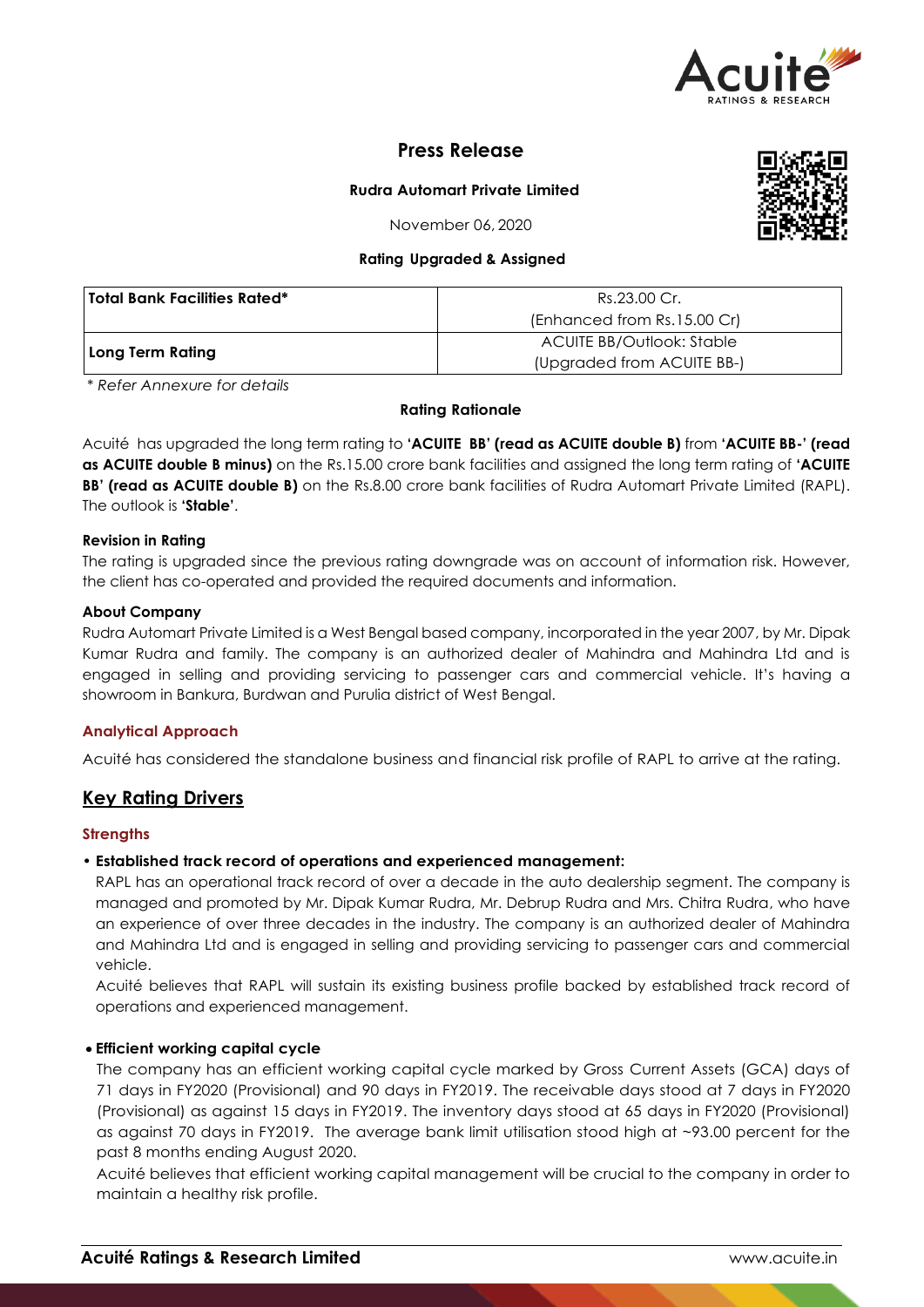

### **Weaknesses**

### • **Moderate financial risk profile**

The company has a moderate financial risk profile marked by moderate net worth, modest gearing (debtequity) and debt protection metrics. The tangible net worth of the company stood at Rs.17.15 crore as on 31 March, 2020 (Provisional) as against Rs.16.01 crore as on 31 March, 2019. The total debt of Rs.21.27 crore as on 31 March, 2020 (Provisional) consist of long term borrowings of Rs.0.30 crore, unsecured loan from promoters of Rs.1.97 crore and short term borrowing of Rs.19.00 crore. The gearing (debt-equity) stood at 1.24 times as on 31 March, 2020 (Provisional) as compared to 1.40 times as on 31 March, 2019. The Interest Coverage Ratio stood at 2.12 times for FY2020 (provisional) as against 2.16 times for FY2019. Total Outside Liabilities/Total Net Worth (TOL/TNW) stood at 1.78 times as on 31 March, 2020 (Provisional) as against 2.39 times as on 31 March, 2019. Net Cash Accruals to Total Debt (NCA/TD) also stood at 0.12 times for FY2020 (Provisional). Debt Service Coverage Ratio (DSCR) stood at 1.57 times in FY2020 (Provisional) as against 1.54 times in FY2019.

Acuité believes that the financial risk profile of RAPL will continue to remain moderate over the medium term in the absence of significant debt repayment obligations and moderate net cash accruals.

### **Competitive and fragmented Industry**

RAPL operates in a highly competitive and fragmented market with limited entry barriers. Furthermore, the company is also exposed to intense competition from other automobile companies such as Honda, Tata Motors, Maruti, Toyota, to name a few. Besides, the launch of new models at competitive prices eats into the market share of Mahindra, which in turn, affects dealers, including RAPL. Hence, in order to increase sales amidst the highly competitive Indian automobile sector, automobile dealers are likely to thin down their margins.

#### **Rating Sensitivities**

- Sustaining existing scale of operations while maintaining profitability.
- Any deterioration of its financial risk profile and liquidity

#### **Material Covenants**

None

#### **Liquidity Position: Adequate**

RAPL has an adequate liquidity position marked by moderate net cash accruals to its maturing debt obligations. RAPL generated cash accruals of Rs.2.10-2.60 crore during the last three years through 2018- 20, while its maturing debt obligations were in the range of Rs.0.60-0.80 crore over the same period. The working capital cycle of the company is efficient, marked by Gross Current Assets (GCA) days of 71 days in FY2020 (Provisional) and 90 days in FY2019. The average bank limit utilisation stood high at ~93.00 percent for the past eight months ending August 2020. RAPL maintained unencumbered cash and bank balances of Rs.0.28 crore as on March 31, 2020 (Provisional). The current ratio of RAPL stood moderate at 1.20 times as on March 31, 2020 (Provisional). Acuité believes that the liquidity of RAPL is likely to remain adequate over the medium term.

#### **Outlook: Stable**

ACUITE believes that RAPL will maintain a stable outlook over the medium term owing to its promoter's experience in the dealership business and a strong presence of the company in the southern part of West Bengal. The outlook may be revised to 'Positive' if the scale of operations increases substantially while maintaining operating profitability. Conversely, the outlook may be revised to 'Negative' if the company fails to achieve scalability amidst intensifying competition in its area of operations or if the financial risk profile deteriorates owing to higher-than-expected increase in debt-funded working capital requirements.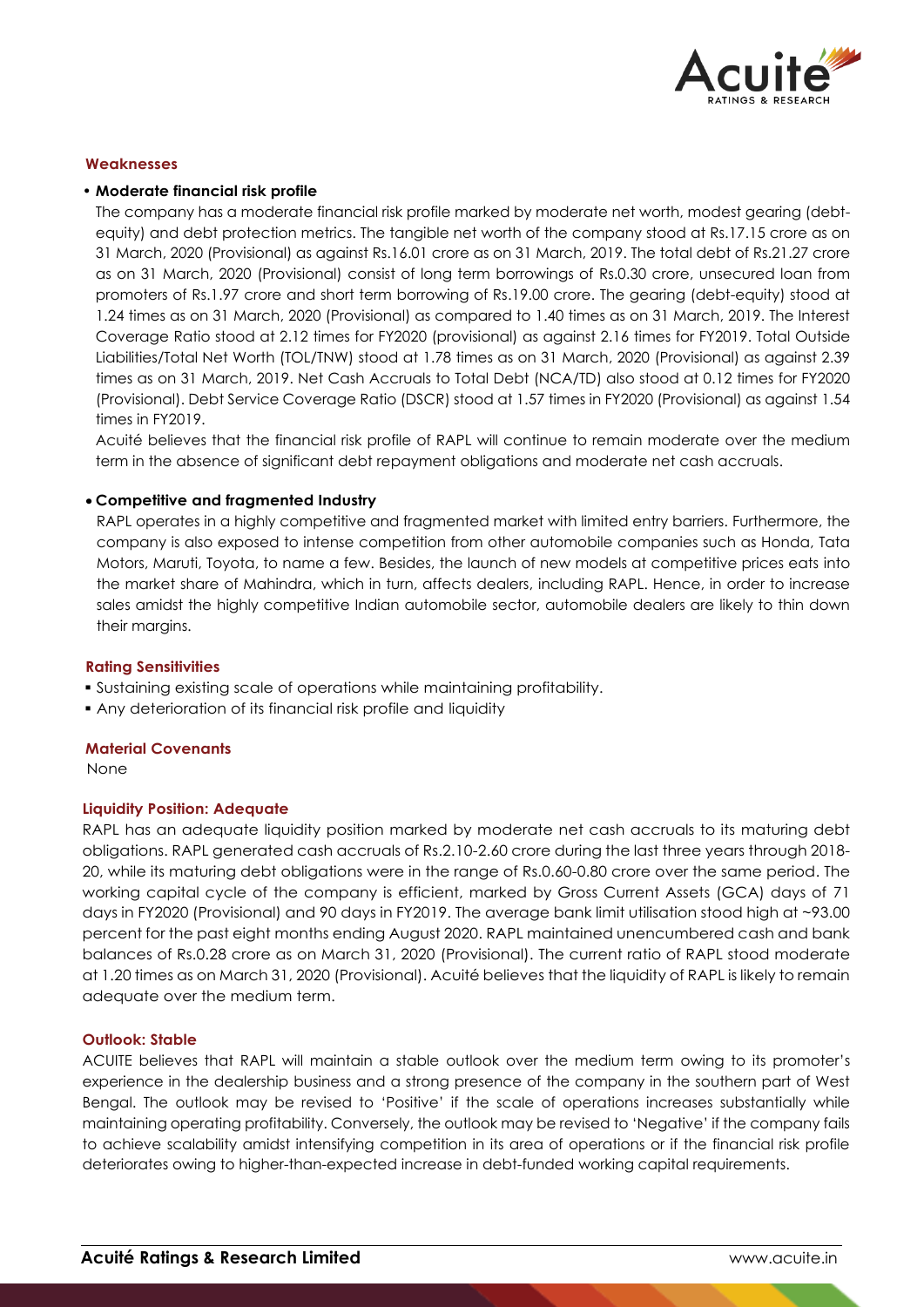

### **About the Rated Entity - Key Financials**

|                               | Unit    | FY20 (Provisional)   | FY19 (Actual) |
|-------------------------------|---------|----------------------|---------------|
| Operating Income              | Rs. Cr. | 174.00               | 158.34        |
| <b>PAT</b>                    | Rs. Cr. | l.14                 | 1.08          |
| <b>PAT Margin</b>             | (%)     | 0.65                 | 0.68          |
| Total Debt/Tangible Net Worth | Times   | $\left  .24 \right $ | .40           |
| <b>PBDIT/Interest</b>         | Times   | 2.12                 | 2.16          |

# **Status of non-cooperation with previous CRA (if applicable)**

Not Applicable

# **Any other information**

None.

# **Applicable Criteria**

- Default Recognition: https://www.acuite.in/view-rating-criteria-52.htm
- Trading Entities https://www.acuite.in/view-rating-criteria-61.htm
- Financial Ratios And Adjustments: https://www.acuite.in/view-rating-criteria-53.htm

### **Note on complexity levels of the rated instrument**

https://www.acuite.in/view-rating-criteria-55.htm

### **Rating History (Upto last three years)**

| Date            | <b>Name of Instrument</b><br>/ Facilities | <b>Term</b>  | Amount<br>(Rs. Cr.) | <b>Ratings/Outlook</b>                                                       |
|-----------------|-------------------------------------------|--------------|---------------------|------------------------------------------------------------------------------|
| 21-July-2020    | Cash Credit                               | Long<br>Term | 10.00               | <b>ACUITE BB-</b><br>(Downgraded from ACUITE BB)<br>Issuer not co-operating# |
|                 | Proposed Cash Credit                      | Long<br>Term | 5.00                | <b>ACUITE BB-</b><br>(Downgraded from ACUITE BB)<br>Issuer not co-operating# |
| 27-April-2019   | Cash Credit                               | Long<br>Term | 10.00               | <b>ACUITE BB</b><br>Issuer not co-operating#                                 |
|                 | Proposed Cash Credit                      | Long<br>Term | 5.00                | <b>ACUITE BB</b><br>Issuer not co-operating#                                 |
| 25-January-2018 | Cash Credit                               | Long<br>Term | 10.00               | <b>ACUITE BB</b><br>Issuer not co-operating#                                 |
|                 | Proposed Cash Credit                      | Long<br>Term | 5.00                | <b>ACUITE BB</b><br>Issuer not co-operating#                                 |

*#The issuer did not co-operate; based on best available information*

### **\*Annexure – Details of instruments rated**

| Name of the<br><b>Facilities</b> | Date of<br><b>Issuance</b> | Coupon<br>Rate           | <b>Maturity</b><br>Date | Size of the Issue<br>(Rs. Cr.)           | <b>Ratings/Outlook</b>                         |
|----------------------------------|----------------------------|--------------------------|-------------------------|------------------------------------------|------------------------------------------------|
| Cash Credit                      | Not<br>Applicable          | <b>Not</b><br>Applicable | Not<br>Applicable       | 19.00<br>(Enhanced from<br>Rs.15.00 Cr.) | ACUITE BB/Stable (Upgraded<br>from ACUITE BB-) |
| Inventory<br>Funding             | <b>Not</b><br>Applicable   | Not<br>Applicable        | Not.<br>Applicable      | 4.00                                     | <b>ACUITE BB/Stable (Assigned)</b>             |